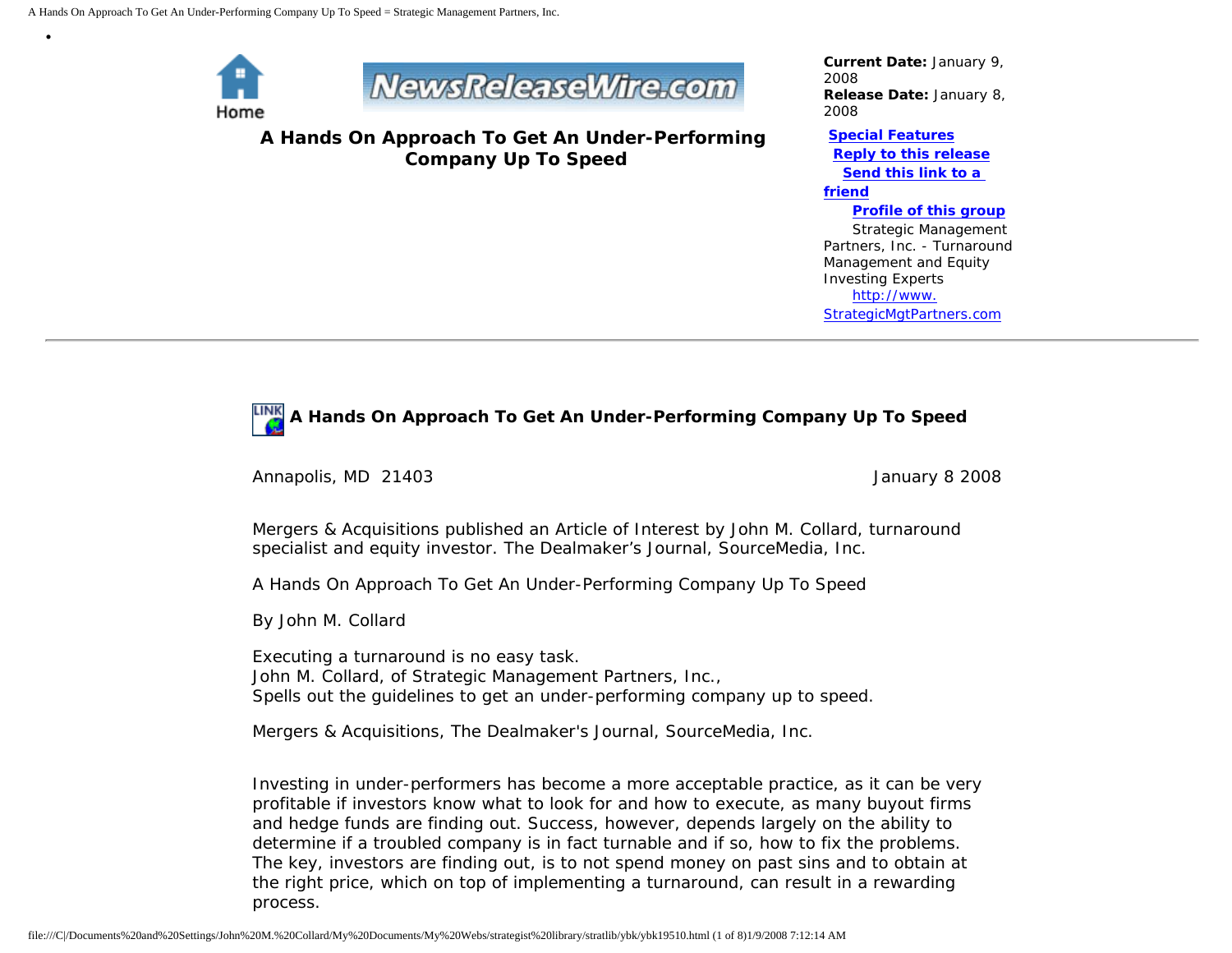This niche market allows investors to capitalize on initial positive results, which have become stalled investments. It's important to seek out enterprises with a critical capital shortage, but still show future potential. Investors should look for companies that can provide quality products at competitive prices that are severely undervalued due to ineffective management, and/or lack of market direction and unacceptable penetration. There are opportunities that require capital, yet may lack competitive market experience and essential managerial skills. But the infusion of capital put into the hands of a leader with a sound strategy and a return-on-equity goal in mind can be a powerful motivator.

The key to returns from investing in under-performers is to build properties that future buyers want to invest in. Investors need to build an enterprise with the sole purpose of selling it at maximum value, which means concentrating on exit strategies from the start. To do this, it's important to keep in mind what future buyers will look for: namely consistency; a high probability of future cash flows; a marketing-oriented management team; and a realistic potential for a buyer's return from their entry valuation.

There is great value in rebuilding an entity and setting it on a path toward long-term growth - at which point it becomes time to find an exit. There are many buyers who accept lower return rates for stable growth and shy away from under-performers until they have been fixed, so it's important to leave some future enticement for the new buyers.

## Recovery Cycle

Whether the investment is in a new entity or a portfolio property gone bad, the recovery cycle is much the same. Most troubled entities reach that state through a progression of mismanagement - from officers to board members to investors. When the entity is at a precipice there is opportunity. The present owners, lenders, and other stakeholders will have little choice but to bargain, and deals can be made. Be cautious however, because many wait too long and while doing so, allow the value to deteriorate completely. Avoid the pitfall of investing in an insolvent company with no fix available; as surprising as this sounds, many do.

Determine viability by understanding what is wrong within the company (usually two or three things) that has caused their breakdown. Don't be fooled by symptoms, and never listen to current management; if they knew what was wrong they should have had a prior fix.

A crucial element is to provide solutions to fix the real problems that no one else has used, whether it's new non-cash resources or applications to influence the revitalization. Investors should take advantage of mispriced material inputs, labor, assets or capacity, and intellectual property. The answer is never, "just add cash," and always requires new leadership to implement change.

Negotiate acceptable terms that allow for substantial upside when the work is done. If there are no solutions, creditors won't cooperate, or if the price is unrealistic, go on to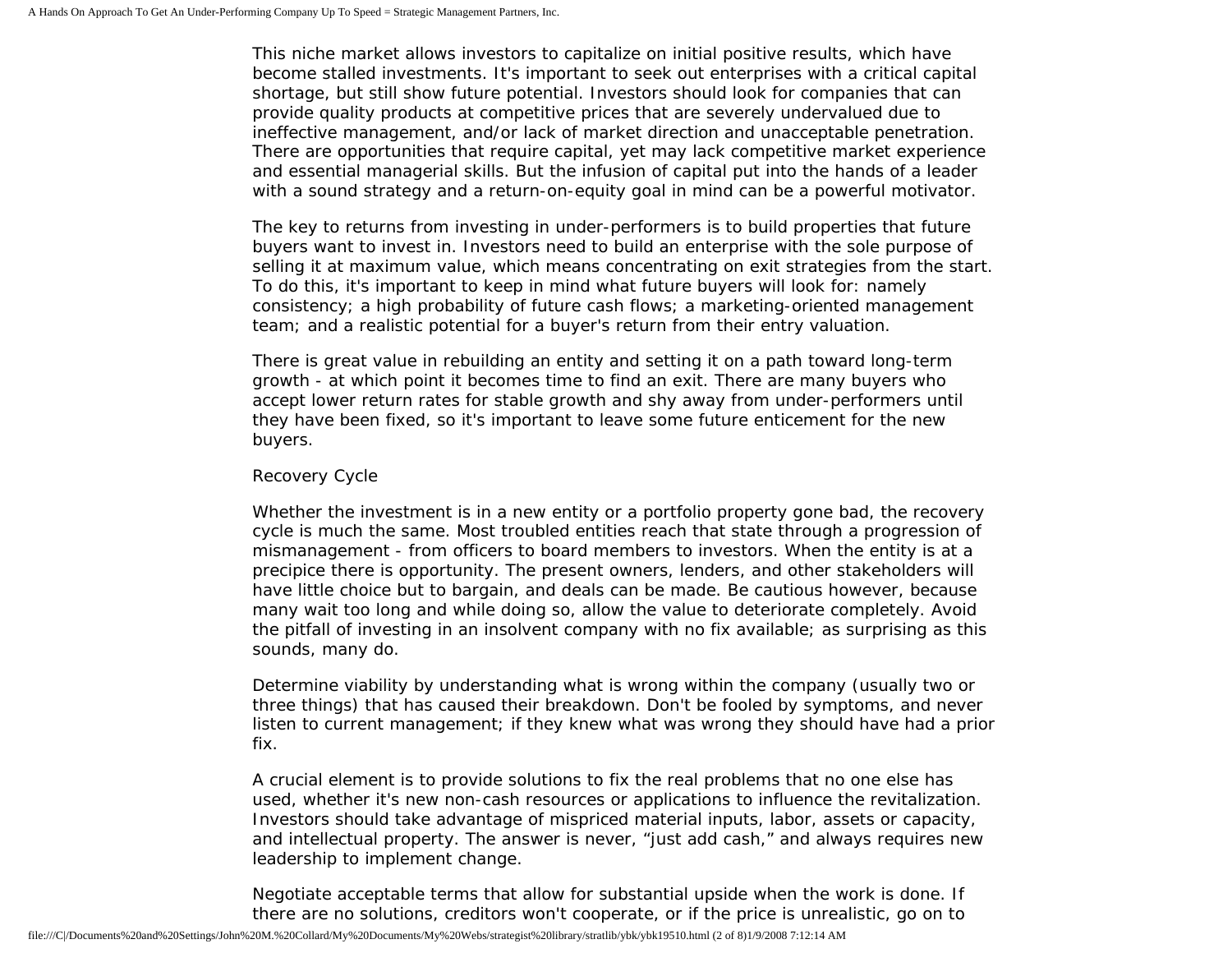the next deal. Finding good turnable deals is fundamental to success.

#### Take Control

There must be a successful turn before the entity can be sold. Never leave this to chance and always take active control of the entity. Passive investing if managed by prior management is like a placebo, and often leads to a lost investment. Passive positions are only acceptable if they contribute to an investor pool that has an active lead participation.

Many equity investors approach an under-performer scenario in their own portfolio by applying strictly financial considerations. These same [financial] investors compound their problems when they take control of their company to determine whether or not it can be salvaged or lobby for sale or liquidation. When sold, which is often the case, they writeoff their investment. Inherent in this scenario is a fundamental problem; purely financial consideration is not enough when an operational or revenue-driven turnaround is required. While many investors have run financial or investing institutions, few have run companies as well, and are ill equipped to do so. This, however, leads to opportunity for those who can run companies.

There is substantial value derived from investors who also have senior operating leadership experience in their background. They can determine whether one strategy or another can affect the revitalization, and why others didn't work in the past. Many private equity firms and hedge funds are adding operating executive talent to compliment their managing partners.

Some may recognize the often used axiom: "Lead, follow, or get out of the way." When there is an underperforming entity, it is time for existing management to 'get out of the way.' They guided the company during this mismanagement slide, so why allow them to complicate the situation any further?

#### Process of Recovery

There is a process to guide an entity through corporate renewal. It involves utilizing a transferable set of skills to revitalize the property and restore it to a sale-worthy state.

To do that, investors want to focus on value creation and guide the company to a new plateau. Their advantage is that of an objective focus, untarnished by the situation at hand. They can bring a perspective that does not reside within the company because the players lack experience with their new situation. These investors should be the teacher, while the stakeholders are the pupils, and together the company should be rebuilt to move in new direction. Successful investors effectively manage "change control."

To move in this direction, investors should install a CEO with transition experience in value-building situations. This leader will demonstrate expertise in: managing crisis, transition, and rebuilding processes; shaping business strategy and financial structure; developing management talent and utilizing and growing existing resources; growing sales and market share; maximizing return on capital; and developing incentive-based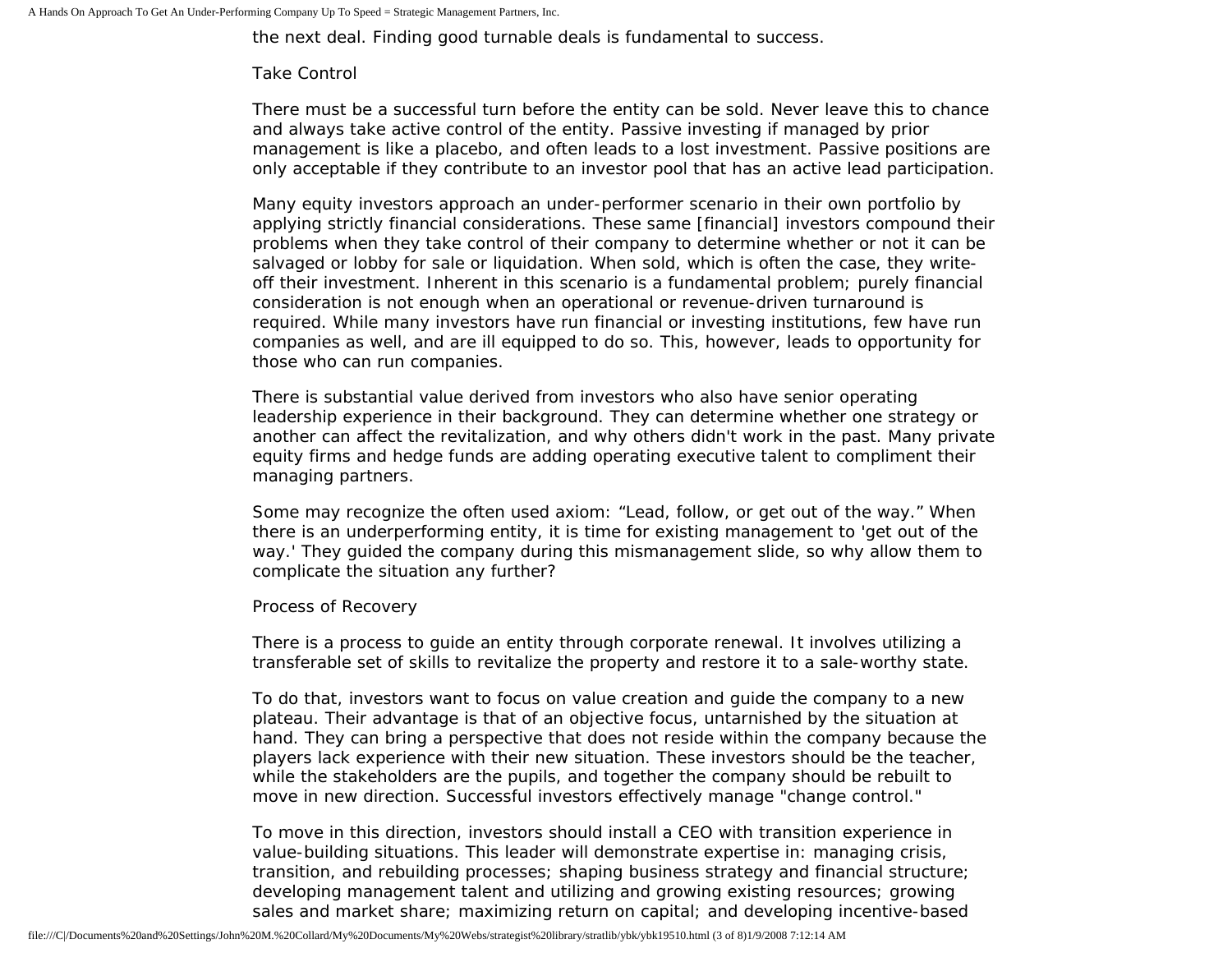compensation programs.

This leader must get directly involved in making decisions to achieve the ultimate goal - a sale at increased valuation. He or she must be held accountable for performance and timely results. Most importantly, they must get things moving. On the "volume in" (revenue/sales) side, look at where and how revenue is generated, and keep it coming in. On the "volume out" (throughput/production) side, ensure that the product or service gets 'out the door'.

The final step to complete the turn is to hire a 'marquis' manager to lead the enduring team. This permanent team adds to value equation.

## Set Strategy

The investing goal is a shorter-term high-multiple return (for the risk) while allowing the ongoing longer-term returns for the buyers who provide an exit. It is crucial to implement long-term strategies that will survive your exit.

While situations differ, one essential strategy is to drive revenues; growth cannot occur without more sales. The strategy must address the problems plaguing the company, and provide a roadmap to revitalization. If the only solution is to pursue strategies tried before, then don't invest.

An effective strategy is key to implementing change. Investors must establish a new vision, distill this direction into concrete goals and objectives, and create a guide for everyone to follow. Rebuilding momentum is critical to success.

Also, the value of a company increases sharply with a strong permanent and credible team, who can demonstrate their ability to produce consistent sales, profit and cash flow results. Establish continuity in the organization to allow everyone to expect orderly change and opportunity.

Capitalize on available under-utilized human capital - essentially the middle managers that remain. Chances are that they are dedicated to the company and its success. Guide them to their next level, and they will take the company the next big step.

Of course, another consideration, and of key importance, is to acquire new business and improve sales. There are only two ways to increase sales: Either sell new products to existing customers, or sell existing products to new customers. Most under-performers have forgotten, or never had, the basics of marketing and promotion. Clearly promote what your products and services can do for your customer to satisfy their needs and differentiate why the company's product stands apart from the competition.

Become market driven, adapt to changing conditions, and improve your competitive position. Deliver only what customers are willing to pay for and no excess (more cost).

Meanwhile, a major component to success is to create reasons for investors to invest. A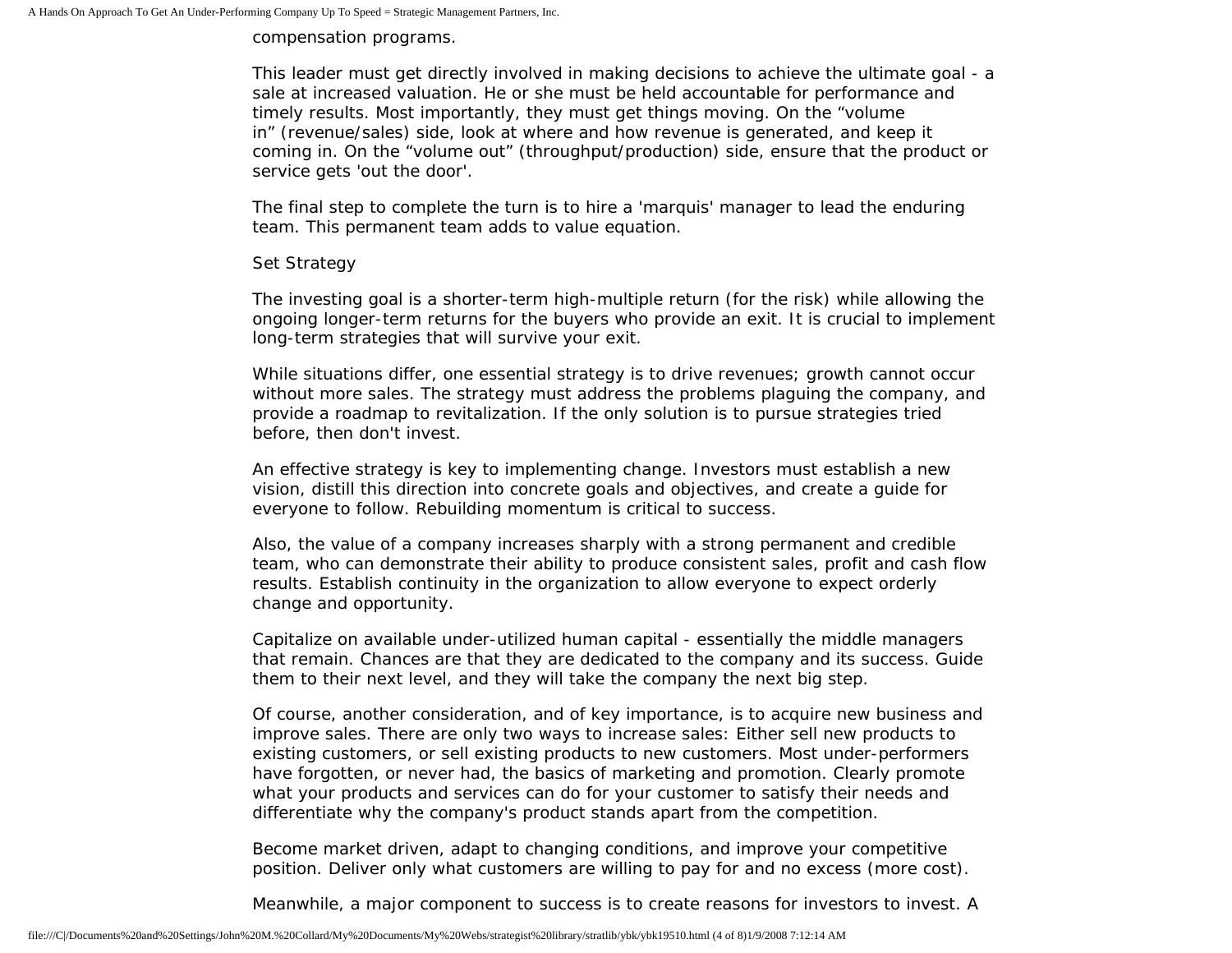sound strategy with a viable marketplace, efficient delivery and production vehicles coupled with a cohesive management team will entice the investment community. Securing new capital becomes much easier when investors see high probability of return and a viable exit strategy.

As important to infusing cash for working capital needs is to make certain that cash won't be diverted to past commitments. Establish relationships with creditors so they will work with the new management team - give them upside when the turn is complete. Consider a 'Creditor's Committee' approach (out of bankruptcy) to keep them plugged in and participating. Pre-packaged bankruptcies are also available to ensure cooperation. Investors can always purchase assets out of bankruptcy to ensure a clean structure, a strategy being utilized more often as buyout funds get more comfortable with the process. In many ways this approach can be considered alternative and complimentary financing.

Investors taking a turnaround approach should implement systems and processes to drive the business and control the day-to-day environment, which allows management to run the critical elements of the company. Many managers waste time on tasks in which the results would be essentially the same whether they managed them or not. Focus on the important things - controlling cash and costs, increasing sales, enhancing value creation, and manage these.

Processes define guidelines and expectations. Watch for the benefits derived from communicating what is expected. This will re-establish delegation of authority and expectation to those who can turn the events of the company, and more importantly, demonstrates the value of this recurring phenomenon. When results are recurring this stimulates value.

Lastly investors should leverage all resources (People/Facilities/Advisors) to complete the turn. Often the key resource is the employee. Set up an incentive structure that pays only when they accomplish the goals set in your long-term strategy. A robust incentive structure shares the risk and if successful then everyone will gain. If not, though, then it isn't profitable to subsidize poor performance. The incentive for investing is the return when the sale occurs. The employees' incentive should be based upon performance that will take the company beyond its sale. After all, they are a key asset that a potential buyer is looking for.

To maximize the return, it is essential that investors know when to 'cash-out'. The greatest ROI comes when the turn is complete and the company is ready for the next tranche to fund growth. At this point there are many new investors who will want to participate.

In summary, investors need to leverage opportunities to take advantage of distressed level asset pricing in distressed situations, when the risk-to-reward ratio is high. They need to take operating control in all entities to make certain that those decisions that few understand are made to influence the outcome and install leadership with extensive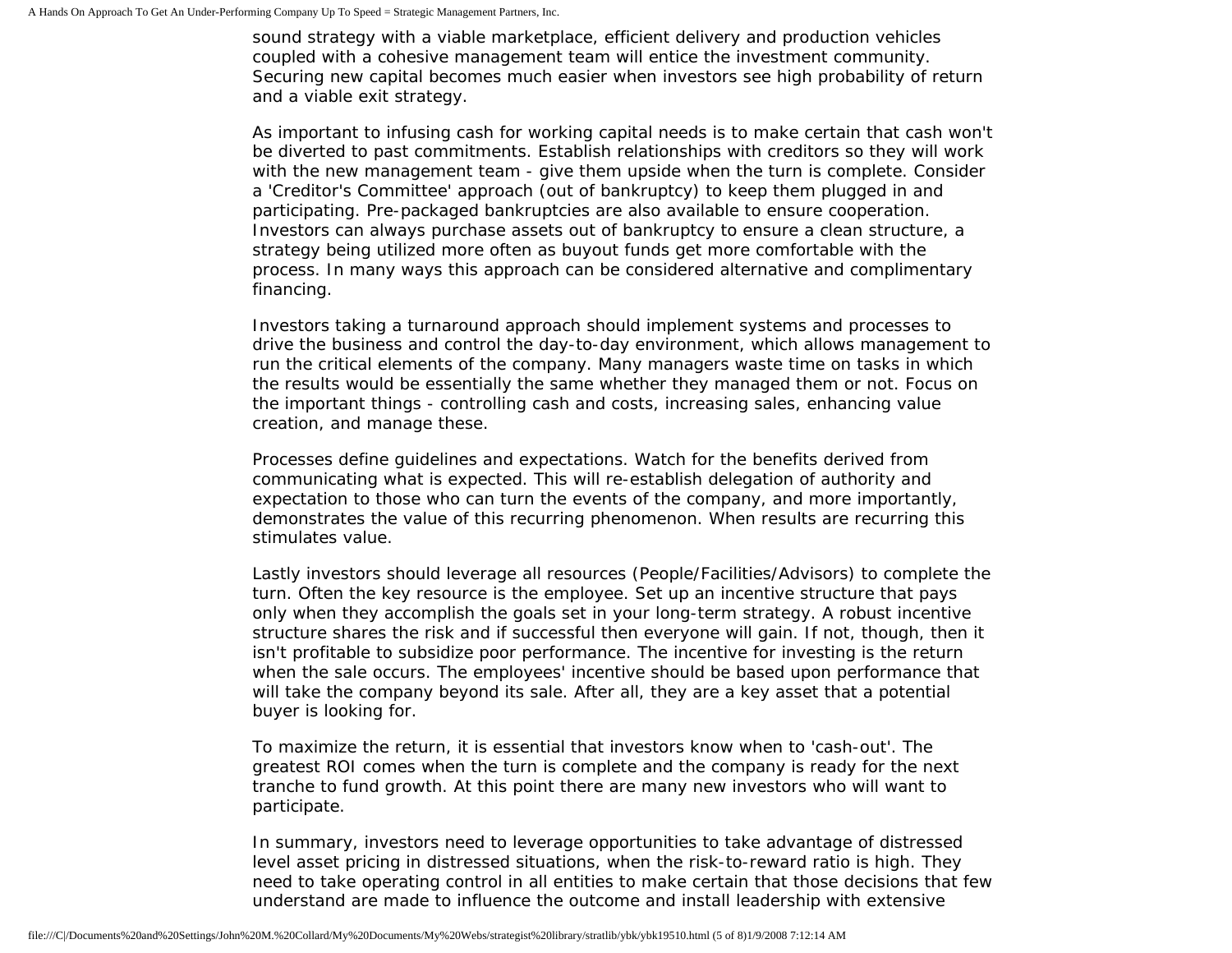A Hands On Approach To Get An Under-Performing Company Up To Speed = Strategic Management Partners, Inc.

experience and past success revitalizing and restructuring entities.

Buy, invest, manage and renew with one thing in mind: Maximize value for Resale.

When the process is completed, only one result can occur - value creation and profitable returns.

M&A

Reference: [Library: A Hands On Approach](http://members.aol.com/stratlib/ma-inv.html)

[www.StrategistLibrary.com](http://www.strategistlibrary.com/)

[Library: StrategicMgtPartners Home](http://members.aol.com/strategist/home.html)

[Library: StrategicMgtPartners Sitemap](http://members.aol.com/strategist/sitemap.html)

About Collard

John M. Collard, is Chairman of Annapolis, Maryland-based Strategic Management Partners, Inc. (410-263-9100, www.StrategicMgtPartners.com), a nationally recognized turnaround management firm specializing in interim executive leadership, asset recovery, corporate renewal governance, and investing in underperforming distressed troubled companies. He is Past Chairman of the Turnaround Management Association, a Certified Turnaround Professional, and brings 35 years senior operating leadership, \$85M asset recovery, 40+ transactions worth \$780M+, and \$80M fund management expertise to run troubled companies, and advise company boards, litigators, institutional and private equity investors.

[www.StrategicMgtPartners.com](http://www.strategicmgtpartners.com/)

John M. Collard (John@StrategicMgtPartners.com) Chairman Strategic Management Partners, Inc. 522 Horn Point Drive Annapolis, MD 21403 Phone : 410-263-9100 Fax : 410-263-6094

[Strategic Management Partners, Inc. Home](http://members.aol.com/strategist/home.html)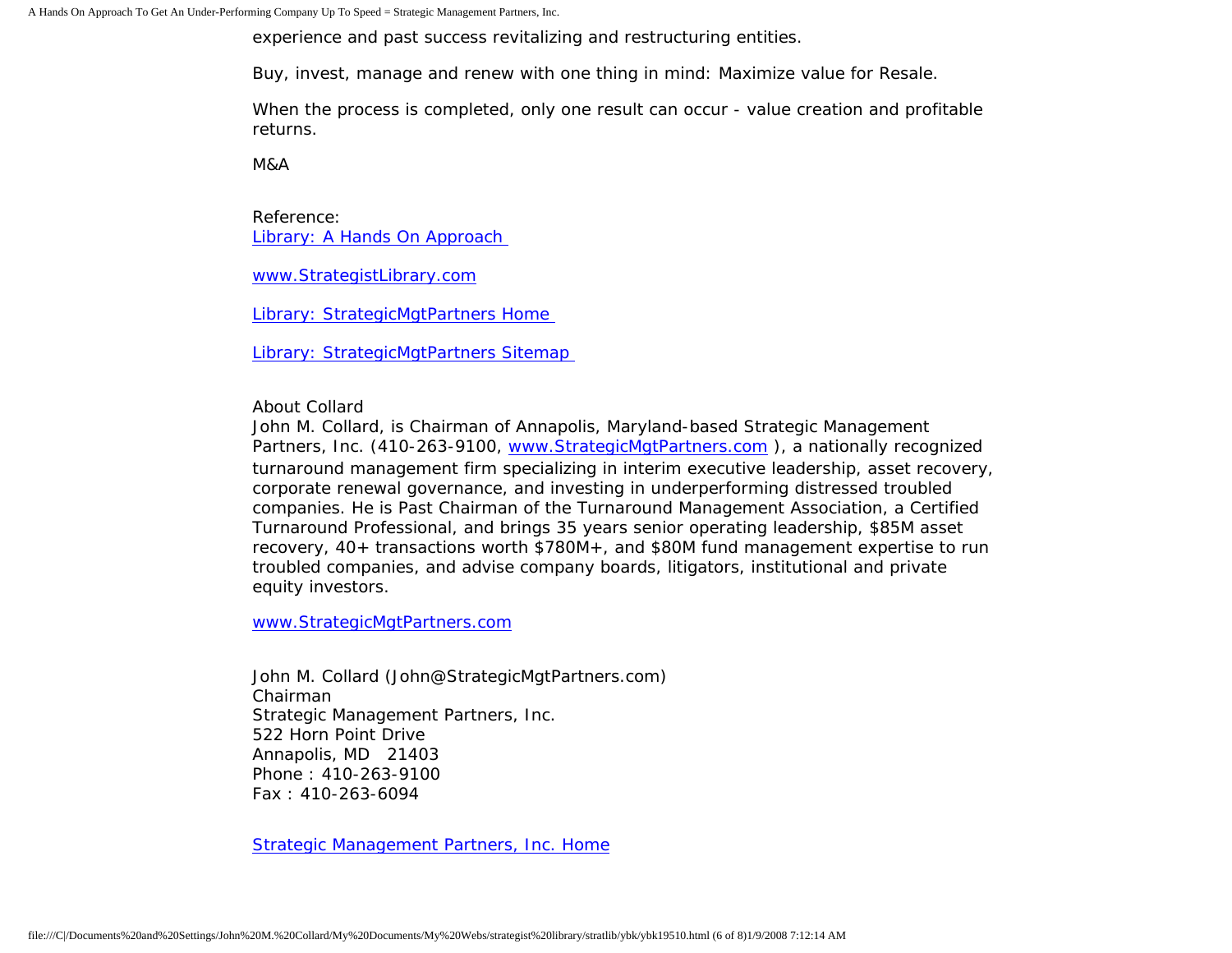A Hands On Approach To Get An Under-Performing Company Up To Speed = Strategic Management Partners, Inc.

More Information [Library: A Hands On Approach To Get An Under-Performing Company](http://members.aol.com/stratlib/ma-inv.html) 

[Up To Speed](http://members.aol.com/stratlib/ma-inv.html)

[Contact John M. Collard](http://www.expertclick.com/expertClick/contact/default.cfm?Action=ContactExpert&GroupID=1016) ⊟⊺

[Ask a question with InterviewNetS](http://www.expertclick.com/expertClick/contact/default.cfm?GroupID=1016)M

# **Other experts on these topics:**

- **1. [Management](http://www.expertclick.com/search/default.cfm?SearchCriteria=Management)**
- **2. [Leadership](http://www.expertclick.com/search/default.cfm?SearchCriteria=Leadership)**
- **3. [Planning](http://www.expertclick.com/search/default.cfm?SearchCriteria=Planning)**
- **4. [Invest](http://www.expertclick.com/search/default.cfm?SearchCriteria=Invest)**
- **5. [Strategy](http://www.expertclick.com/search/default.cfm?SearchCriteria=Strategy)**
- **6. [Small Business](http://www.expertclick.com/search/default.cfm?SearchCriteria=Small Business)**
- **7. [Strategic Planning](http://www.expertclick.com/search/default.cfm?SearchCriteria=Strategic Planning)**
- **8. [Advisor](http://www.expertclick.com/search/default.cfm?SearchCriteria=Advisor)**
- **9. [Valuation](http://www.expertclick.com/search/default.cfm?SearchCriteria=Valuation)**
- **10. [Transition](http://www.expertclick.com/search/default.cfm?SearchCriteria=Transition)**
- **11. [Value](http://www.expertclick.com/search/default.cfm?SearchCriteria=Value)**
- **12. [Bankruptcy](http://www.expertclick.com/search/default.cfm?SearchCriteria=Bankruptcy)**
- **13. [Crisis Management](http://www.expertclick.com/search/default.cfm?SearchCriteria=Crisis Management)**
- **14. [Governance](http://www.expertclick.com/search/default.cfm?SearchCriteria=Governance)**
- **15. [Investment management](http://www.expertclick.com/search/default.cfm?SearchCriteria=Investment management)**
- **16. [CEO Effectiveness](http://www.expertclick.com/search/default.cfm?SearchCriteria=CEO Effectiveness)**
- **17. [Executive Leadership](http://www.expertclick.com/search/default.cfm?SearchCriteria=Executive Leadership)**
- **18. [Turnaround](http://www.expertclick.com/search/default.cfm?SearchCriteria=Turnaround)**
- **19. [Corporate Change](http://www.expertclick.com/search/default.cfm?SearchCriteria=Corporate Change)**
- **20. [Ethical Issues/Management](http://www.expertclick.com/search/default.cfm?SearchCriteria=Ethical Issues/Management)**
- **21. [Startup](http://www.expertclick.com/search/default.cfm?SearchCriteria=Startup)**